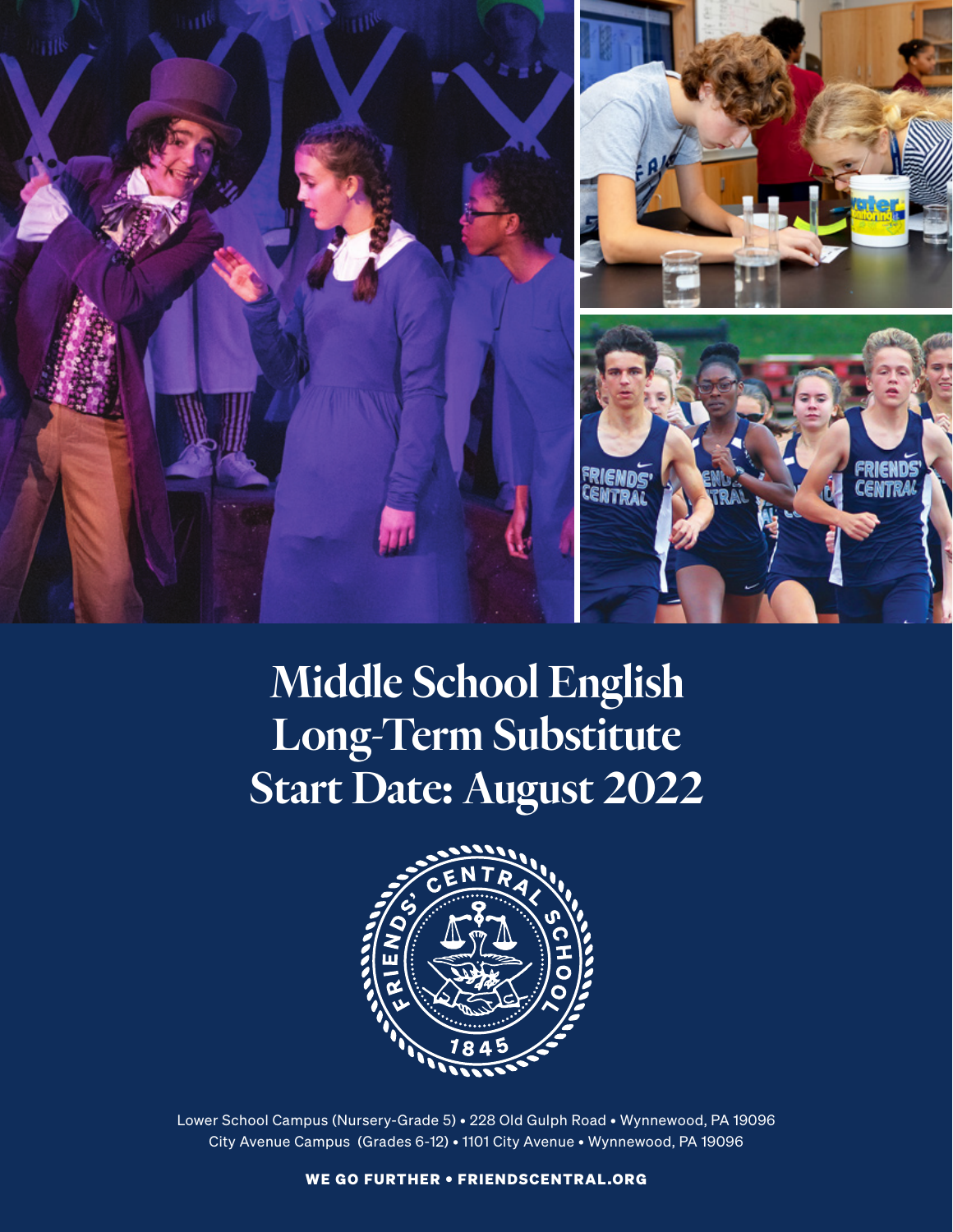#### **Friends' Central School Overview**

Friends' Central School is an independent, coeducational Quaker day school founded in 1845 and serving approximately 800 students in Nursery through grade 12. Located in the Philadelphia suburbs, the School has two campuses. The Middle & Upper Schools are located just outside of West Philadelphia in Wynnewood, and the Lower School is on our Old Gulph Road campus in the heart of Wynnewood.

The exceptional faculty at Friends' Central offers a curriculum that cultivates the intellectual, spiritual, and ethical growth of our students. Our pedagogy is grounded in continuing revelation, reflection, integrity, and a willingness to accept responsibility. From Nursery to grade 12, our students participate in a process designed to foster creative, critical, and flexible thinking, along with compassion. As they transform from playful children to skilled, self-possessed teenagers, they are always intellectually curious and engaged thinkers. Friends' Central prepares graduates to succeed in college and in life.

## **Middle School English Teacher - Maternity Leave Long-Term Substitute**

Friends' Central Middle School seeks a teacher of English for grade six. This is a temporary, maternity leave replacement from late August through October 2022. Ideal candidates will be highly motivated, hard-working and flexible, demonstrate a desire to learn, and show initiative and an ability to connect with students. Reporting directly to the Middle School principal, this teacher will be responsible for four sections of sixth-grade English and act as an advisor to a group of students.

The ideal candidate will have a degree in history or education, be committed to providing for the developmental needs of this age group, and possess strong classroom management skills. This person will also have responsibilities beyond the classroom, including serving as an advisor to a small group of sixth graders, facilitating a weekly club, and supervising a weekly service project.

## **Primary Responsibilities**

- Teach the Grade 6 English curriculum
- Assess students' progress and performance, including writing mid-semester reports
- Communicate with teachers and parents regarding student needs and progress
- Attend grade-level team meetings & faculty meetings
- Act as a point person and advocate for a small group of sixth-grade advisees
- Act as a faculty advisor for a Middle School club and service project